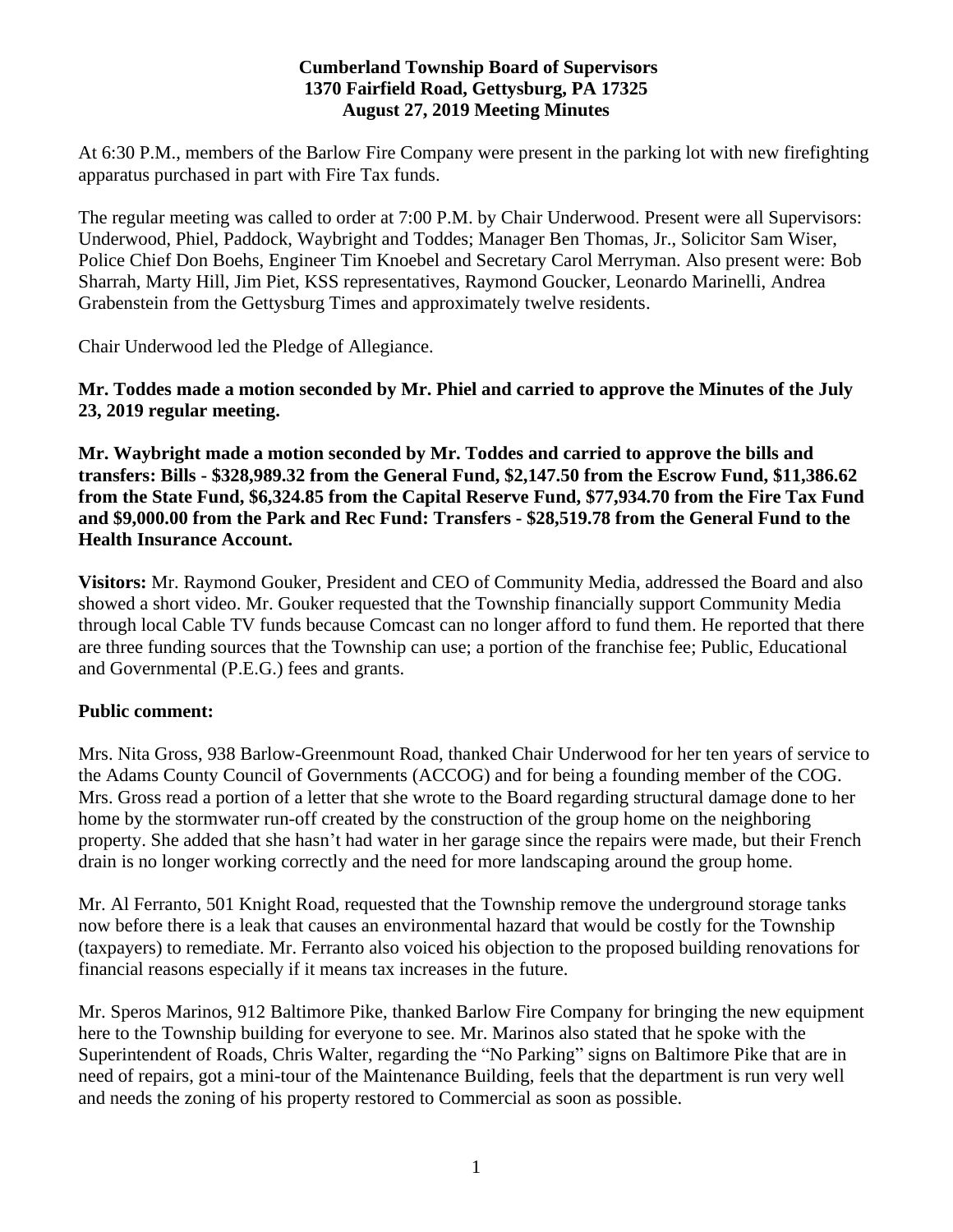Mr. Larry Sinacorr, 167 Battalion Lane, representing Cannon Ridge's HOA, asked the status of the sign that is to be erected to warn drivers about the intersection at Herr's Ridge Road and Battalion Lane. Mr. Thomas stated that it is scheduled to be mounted.

Mr. Steve Tallman, 62 Bittern Drive, asked to comment on Agenda item 5.C when it is discussed.

# **Engineer/Plans:**

Mr. Knoebel gave some background on the Keystone Service Systems (KSS) project located on Barlow Greenmount Road. He reported that the developer has submitted an amended land development plan dealing with the stormwater management for the site. He added that the amended plan has been reviewed by Adams County Office of Planning and Development and Cumberland Township Planning Commission and he feels that the developer is working hard to address the engineering comments. Mr. Knoebel went over the comments from his August 27, 2019 memo and reported that there is a waiver request to Section 22-507.2.A.2(a) to create a slope greater than 10% within 20 feet of a property line regarding the slope associated with the combination berm and swale that was placed in an emergency situation to keep the stormwater from running onto the neighboring property and there will be no additional grade change. **Mr. Toddes made a motion seconded by Mr. Paddock and carried to approve the waiver request to Section 22-507.2.A.2(a).** Solicitor Wiser reported that he has the amendment to the Developer's Agreement and it is ready for the Board's action. Solicitor Wiser reiterated the points of the agreement including: inspection, dewatering, amending the Stormwater  $O & M$  Agreement, functionality of the dewatering system and a proving timeline. **Mr. Paddock made a motion to authorize the Chair to execute the amended Developer's Agreement. The motion was seconded by Mr. Toddes and carried.** Mr. Thomas reported that the Board has a copy of the letter that Mrs. Gross went over during the Public Comment period. Mr. Thomas suggested that the representatives from KSS meet with the Gross's after the meeting to come up with a plan so they can begin talking to each other about the issues that they have. **Mr. Toddes made a motion to grant conditional approval of the amended Keystone Services System Land Development Plan subject to the comments of the engineer's August 27, 2019 memo being addressed to the satisfaction of Mr. Knoebel and the recording of a revised Stormwater Operation and Maintenance Agreement with detailed operation and maintenance provisions and financial security provisions in a form acceptable to the Township Engineer, Solicitor and staff seconded by Mr. Paddock and carried.** Solicitor Wiser stated that when all of the engineer's comments have been addressed, the amended Final Land Development Plan has been released for recording and the Developer's and Stormwater O & M Agreements have been recorded a conditional Certificate of Occupancy can be issued.

Mr. Knoebel also reported that the Township received a request for bond reduction for the Grandview Station Land Development Plan, the location of L & K Storage. He stated that they were awaiting an asbuilt plan that was received and reviewed and they are satisfied with that plan. There is one outstanding item that addresses the functioning of the stormwater management system. He added that he is recommending that the Township retain \$21,460.00 (the original 10% contingency amount) until a report on the functioning of the stormwater management system is received. This would result in a reduction of \$31,480.00. **Mr. Waybright made a motion to approve a bond reduction for Grandview Station Land Development Plan, in the amount of \$31,480.00, seconded by Mr. Paddock and carried.**

Mr. Knoebel reported that the next item is the Cumberland Village, Phase IIA Preliminary Plan which consists of 104 units on a parcel along Herr's Ridge Road. Mr. Knoebel added that this plan has been on the table a long time, was submitted under the prior SALDO and includes a utility lot for the proposed water tank. Mr. Knoebel explained that waivers were previously granted by the Board and he has memorialized them in his August 27, 2019 memo. Mr. Sharrah gave some background on the plan. He reported that the Township's Planning Commission recommended approval of all of Phase II back in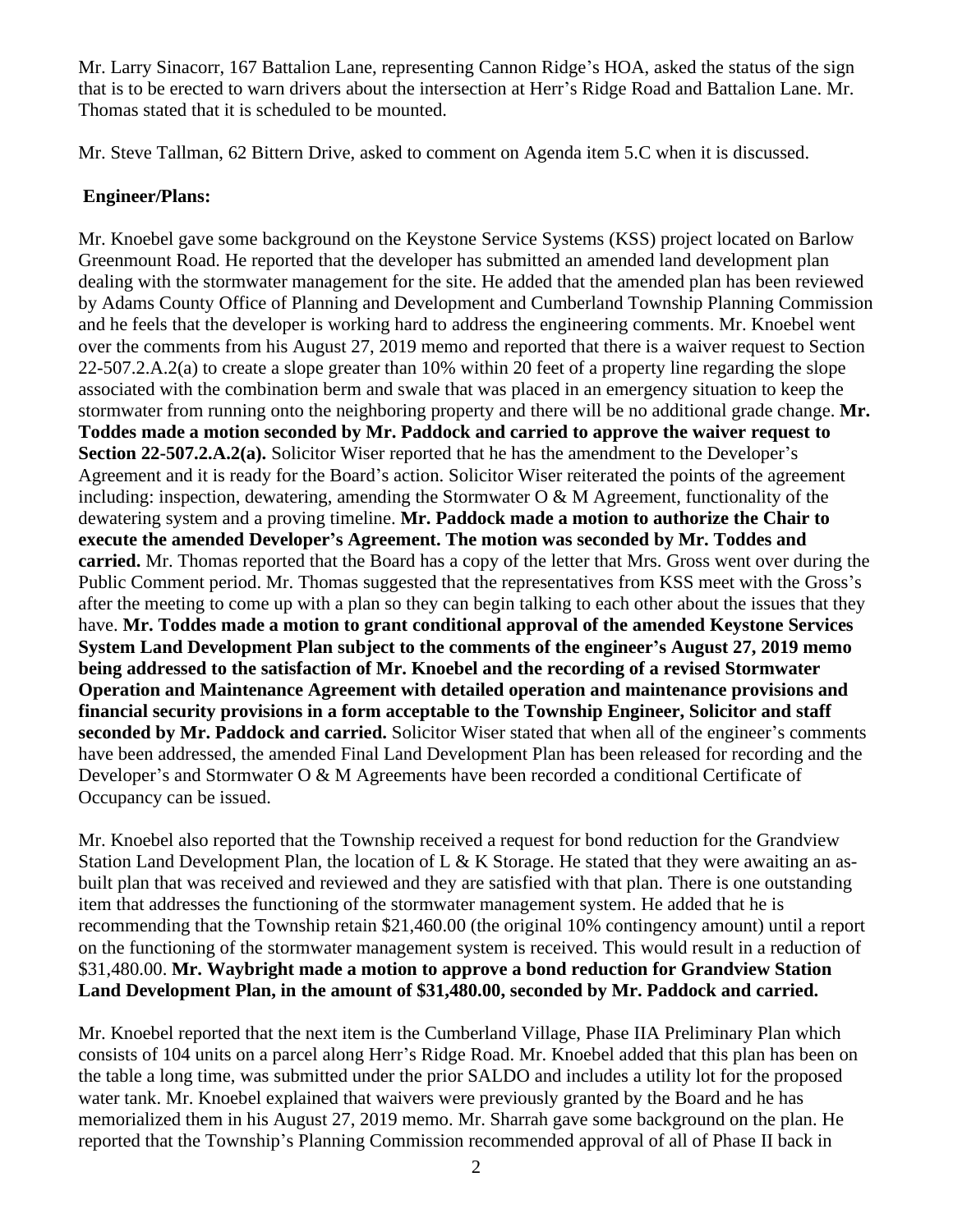2008. Mr. Sharrah reported that they have an active NPDES permit, sewage planning has been approved for all units that flow to the east of the ridge and the others are not part of the approval requested tonight. He also reported that approval of the waivers did change several things on the plan, and they have an acknowledgement from the fire department that they are okay with the plan. A six-foot trail was added around the homeowners' parcel and the ownership is what he calls footprint fee simple rather than condominium. Mr. Knoebel reported that there is one more waiver for the Board to consider to Section 504.3.C.10 that the Board tabled for further review following receipt of releases from downstream adjoining property owners. Mr. Sharrah confirmed that they do have all of the releases. Mr. Knoebel went over the balance of the comments on his August 27, 2019 memo. There was a lengthy discussion about a possible connector trail between Phase I and Phase II and Mr. Knoebel reported that his memory was that there was a safety concern about a sidewalk being placed along Herr's Ridge Road. Mr. Knoebel confirmed that there will be vertical curb along the public streets and Mr. Hill acknowledged that he was okay with that. There was also a lengthy discussion about closing the portion of Herr's Ridge Road between Fairplay Road and Paddock Drive and that can be revisited especially since there will be a lot more traffic with the new homes. Mr. Tallman commented on the height of the water tower, stormwater run-off, safety concerns about the sidewalks, site distance at the two intersections and the prior approval of the waivers. **Mr. Waybright made a motion seconded by Mr. Toddes and carried to grant a waiver to Section 504.3.C.10 of the prior SALDO for Cumberland Village Phase II with confirmation of the receipt of the downstream waivers from the current property owners. Mr. Waybright also made a motion to approve the Cumberland Village, Phase IIA, Preliminary Plan contingent upon the conditions in the engineer's August 27, 2019 memo being addressed and a note being added regarding closing Herr's Ridge Road between Fairplay Road and Paddock Drive.** Solicitor Wiser added that submission of a phasing plan is required annually.

Mr. Knoebel reported that he has been working with the Homeowners' Association and the developer and they will be getting a report on the items that are required under the maintenance bond for Cumberland Village, Phase 1B and 1C.

## **Police Report:**

Police Chief Don Boehs presented a written and oral report of police activities for the month of July, 2019 including: 381 complaints - Psych/suicide-4, Disturbances-4, Assault/Harassment-7, Domestics-6, Criminal Mischief-0, Suspicious Activity-11, Thefts-0, Alarms -10, Medical Emergency-8, 911 Hang Up-3, Wanted Person -1, Reported Drug Activity -2, Welfare Checks -16, Shots Fired -0, Fraud - 2, Burglary -0, Sexual assault -0, Follow-up Investigation -28, SRO Calls -0 ; 123 traffic stops, 98 combined arrests, 10 traffic accidents, 53 targeted enforcements, 11,867 patrol miles and 50 walk-in complaints. He added that they assisted other agencies 15 times and they were assisted five times. There were four assists to Pa. State Police; 1 in Liberty Township, 2 in Gettysburg Borough and 1 in Mt. Joy Township. Sergeant Biggins gave the Board a report on Bike Week. He reported that for the first time ever they used a Unified Law Enforcement response and it was a great coordinated effort. He added that over the three days they had 116 calls for service, patrolled 1,938 miles and wrote 28 citations. Sergeant Biggins thanked the officers who worked and all of the departments that assisted. Lastly, he reported that he came within \$353.00 of his budget that he gave Police Chief Boehs and Lieutenant Guise.

## **Active Business:**

Mr. Thomas thanked Barlow Fire Company for coming in and showing their new Engine Tanker. Fire Prevention Week is October  $6 - 12$  and the training tower at the Adams County Emergency Services Building was dedicated on August 10, 2019.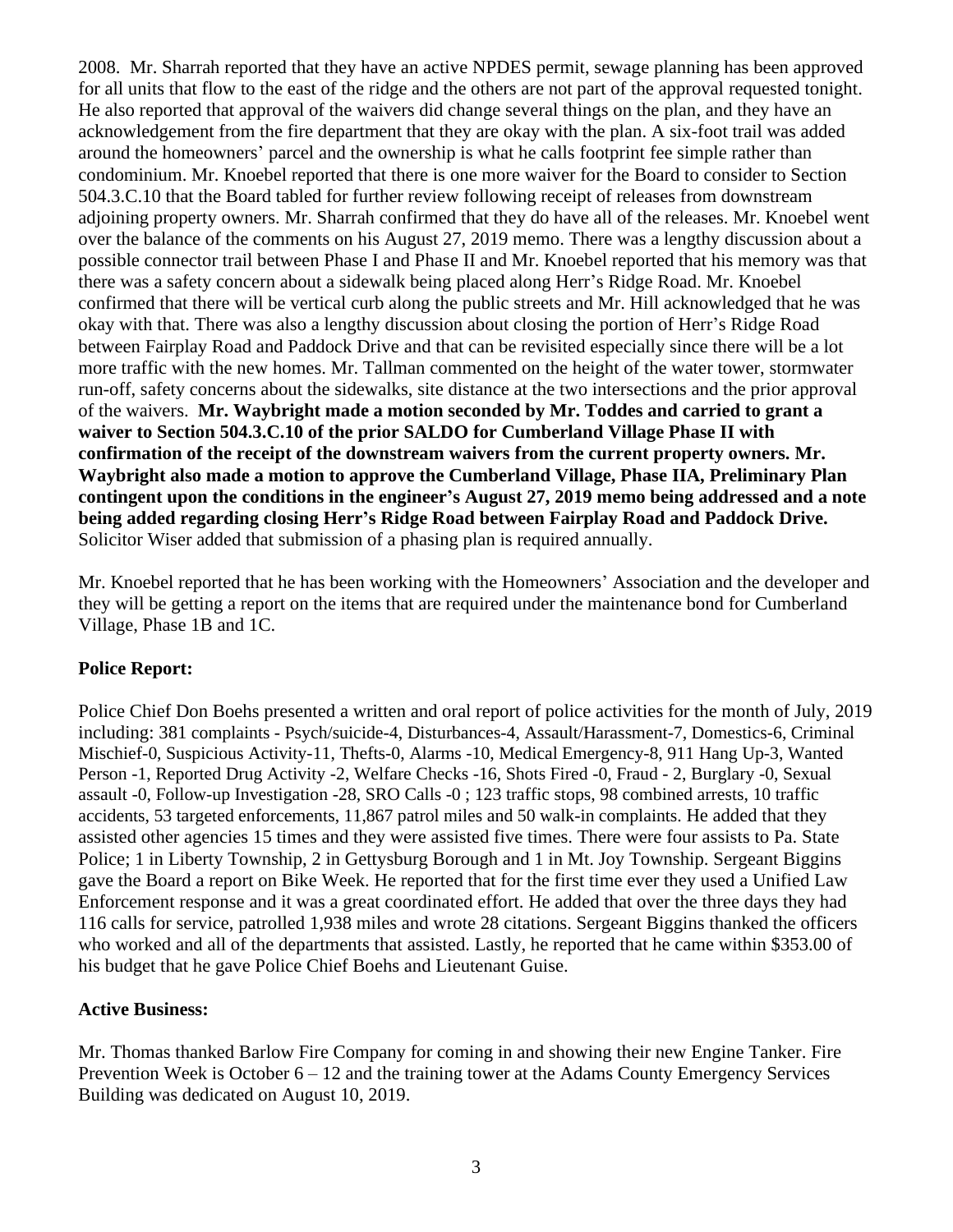Mr. Thomas reported that a Request for Qualification / Proposals (RFQ/P) for the Township Wide Comprehensive Zoning Review is "on the street" and several planning organizations have received a copy of it. He added that he was disappointed because some very good firms have conflicts of interest. The deadline to submit the RFQ/P is September 17, 2019 at 4:00 P.M.

Mr. Thomas also reported that the Minimum Municipal Obligations (MMOs) for the Police and Non-Uniformed Pension Plans for the 2020 Budget are as follows: Police Pension Plan - \$176,489.00 and Non-Uniformed Pension Plan - \$81,490.00. Mr. Thomas added that the Police MMO increase is 11.4% from 2019 and the Non-Uniformed increase was relatively flat at .4%. The Township hopes to receive State Aid from the Commonwealth in the amount of \$160,000.00 to \$180,000.00. **Mr. Toddes made a motion to approve the 2020 Minimum Municipal Obligations, as reported by Mr. Thomas, seconded by Mr. Phiel and carried.** 

**Finance Committee**: Mr. Phiel reported that the new police vehicle is in; the new dump truck should be received in September and the surplus vehicles are going to be sold. He added that the Township recently received a reimbursement from Performance Health, in the amount of \$13,213.22, and explained why the Township had to give the extra money to Performance Health at the end of December, 2018 to cover the run-out agreement for expenses incurred in 2018, but bills not received until the first quarter of 2019. Mr. Phiel also confirmed that the Township will not owe any additional funds to Capital Blue at the end of 2019 because the plan is a level self-funded plan and the \$100,000.00 budgeted in the 2019 Budget will not be spent. Mr. Phiel reported that the Township committed a contribution of \$66,164.00 to the Gettysburg Area Recreation Authority (GARA) and has paid them \$42,082.00 to date. The balance owed to GARA is \$24,082.00 that would have to be paid from the General Fund until more Park and Rec fees are received from developers. Mr. Toddes reported that Jackie Dwyer, Executive Director of GARA, will be coming to next month's Board meeting so this decision was tabled until Ms. Dwyer is present. Lastly, Mr. Phiel reported that the Finance Committee will make a suggestion for an additional principal payment on the maintenance building mortgage later on this year.

**Solicitor:** Solicitor Wiser requested an Executive Session.

## **Committee Reports and comments from Board Members:**

**Highway –** Mr. Waybright reported that all contracted projects have been completed and they are reviewing limited maintenance contracts for snow removal.

**Parks and Recreation –** Mr. Toddes reported that things are going well at the park and there are always people in there using the park. He added that they have some big expenses that they have no money for. **CTA** – Mr. Toddes reported that they are looking at the Boyd's School Road sewer extension. **COG** – Chair Underwood reported that the Council of Governments celebrated their 10 Year Anniversary.

#### **Public Safety, Personnel, Planning and Zoning, Building and Grounds, Economic Development and CT411 –** No reports.

Mr. Thomas reported that he will be testifying at an MS4 Senate Hearing on September 11, 2019 being held outside of Greencastle, PA.

Mr. Thomas also reported that the Boyd's School Road bridge project was completed by the County and the bridge was opened last week. He added that the next e-cycling for Township residents who contract with Waste Connections will be held on September 14, 2019 at Abbottstown Rec Park from 8:00 A.M. until 10:00 A.M. and that information is on our website.